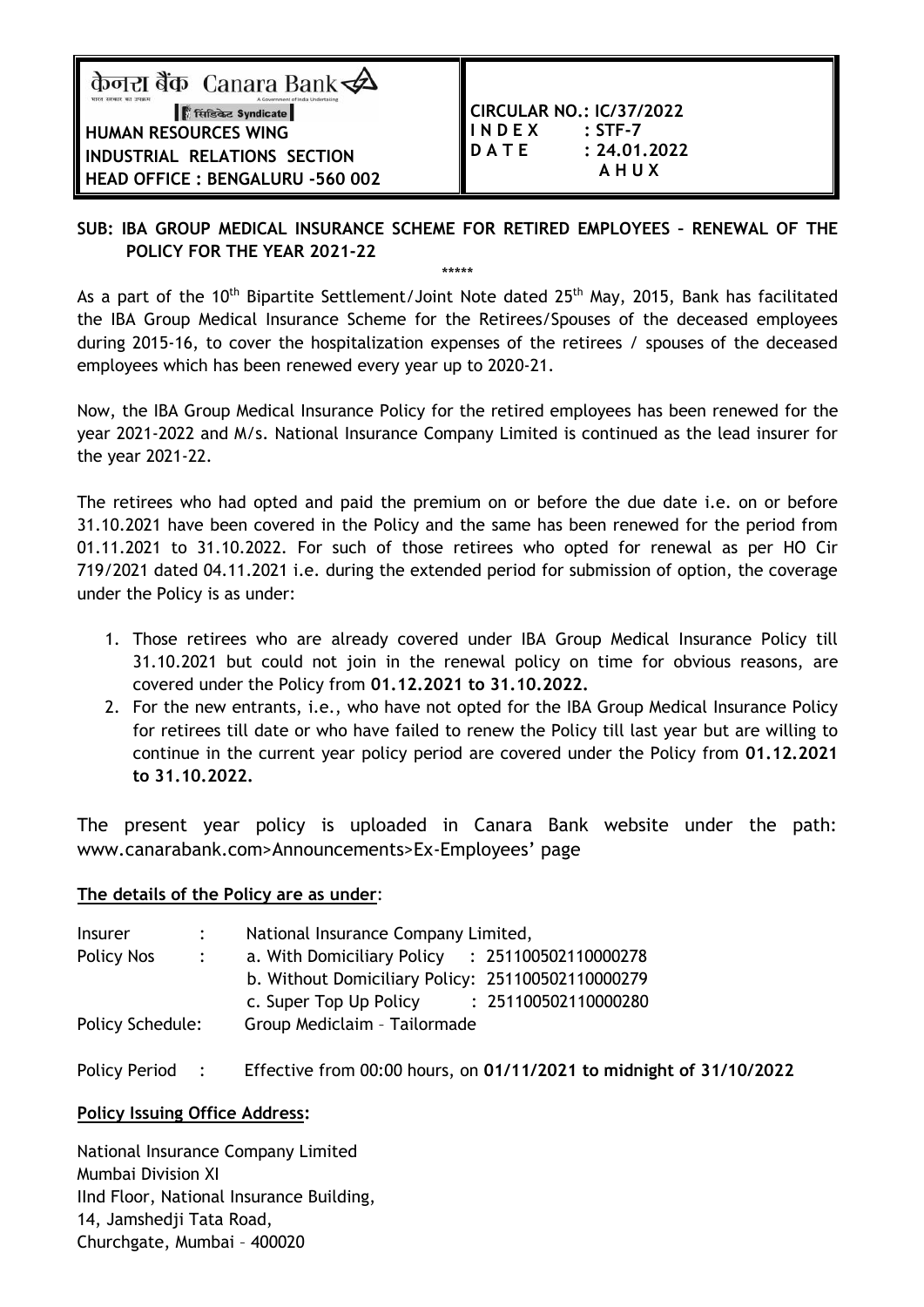M/s National Insurance Company has continued Graded Sum insured amount as well as separate premium rates for single and family floater, with the following conditions with respect to renewal of the policy for the year 2021-22:

|                          | Rate with GST                |               |                           |               |  |
|--------------------------|------------------------------|---------------|---------------------------|---------------|--|
|                          | Retirees without Domiciliary |               | Retirees with Domiciliary |               |  |
| <b>SI</b>                | <b>Family Floater</b>        | Single Person | <b>Family Floater</b>     | Single Person |  |
| 400000                   | 43249                        | 28112         | 86042                     | 55927         |  |
| 300000                   | 33884                        | 22025         | 65107                     | 42319         |  |
| 200000                   | 22025                        | 14316         | 45213                     | 29388         |  |
| 100000                   | 15248                        | 9911          | 27024                     | 17566         |  |
|                          | Super Top Up Rates           |               |                           |               |  |
| Retirees (Rate with GST) |                              |               |                           |               |  |

| 1.95112221132221112112211 |                       |               |  |  |
|---------------------------|-----------------------|---------------|--|--|
| <sup>SI</sup>             | <b>Family Floater</b> | Single Person |  |  |
| 500000                    | 11601                 | 7540          |  |  |
| 400000                    | 8817                  | 5731          |  |  |
| 300000                    | 7449                  | 4842          |  |  |
| 200000                    | 5932                  | 3856          |  |  |
| 100000                    | 3724                  | 2420          |  |  |

Conditions with respect to Policy renewal introduced by M/s National Insurance Company are as follows:

- 1. Graded sum insured for both base policy and super top up policy continued.
- 2. Separate premium rates continued for:
	- a) Single person (Retiree without spouse & Surviving spouse Family pensioner and legally divorced ex-employee)
		- b) Family floater (If employee and spouse both are alive)
- 3. Officers can opt for any sum insured from 1 lakh to 4 lakhs in Base policy.
- 4. Award staff can opt for any sum insured from 1 lakh to 3 lakhs in Base policy.
- 5. Super Top up policy is **only available to Retirees who opt for Rs.3 lakhs and Rs.4 lakhs Sum Insured in Base Retirees' Policy**.
- 6. Officers can opt for any sum insured from 1 lakh to 5 lakhs in Super Top Up policy.
- 7. Award staff can opt for any sum insured from 1 lakh to 4 lakhs in Super Top Up policy.
- **8. Room Rent:**
	- a) For Sum Insured Rs.3 Lakhs and Rs.4 Lakhs: Room rent per day shall be payable up to Rs.5000/- and ICU charges up to Rs.7500/-.
	- b) For Sum Insured Rs.1 Lakhs and Rs.2 Lakhs: Room rent per day shall be payable up to 1.5 % of Sum Insured and ICU charges per day shall be payable up to 2% of Sum Insured.
- **9.** Domiciliary treatment expenses incurred shall be reimbursed to the extent of **10% of Base policy Sum Insured opted even for those who opted Single Person rate.**
- **10.Domiciliary expenses are not covered under Super Top Up Policy.**

For the better functioning and utilization of the scheme, the following details are reiterated:

- 1. The coverage under The Super Top Up policy will trigger only after the main policy sum insured has exhausted.
- 2. Domiciliary treatment expenses incurred in case of the 66 listed diseases as per 3.1 of the Policy shall be reimbursed.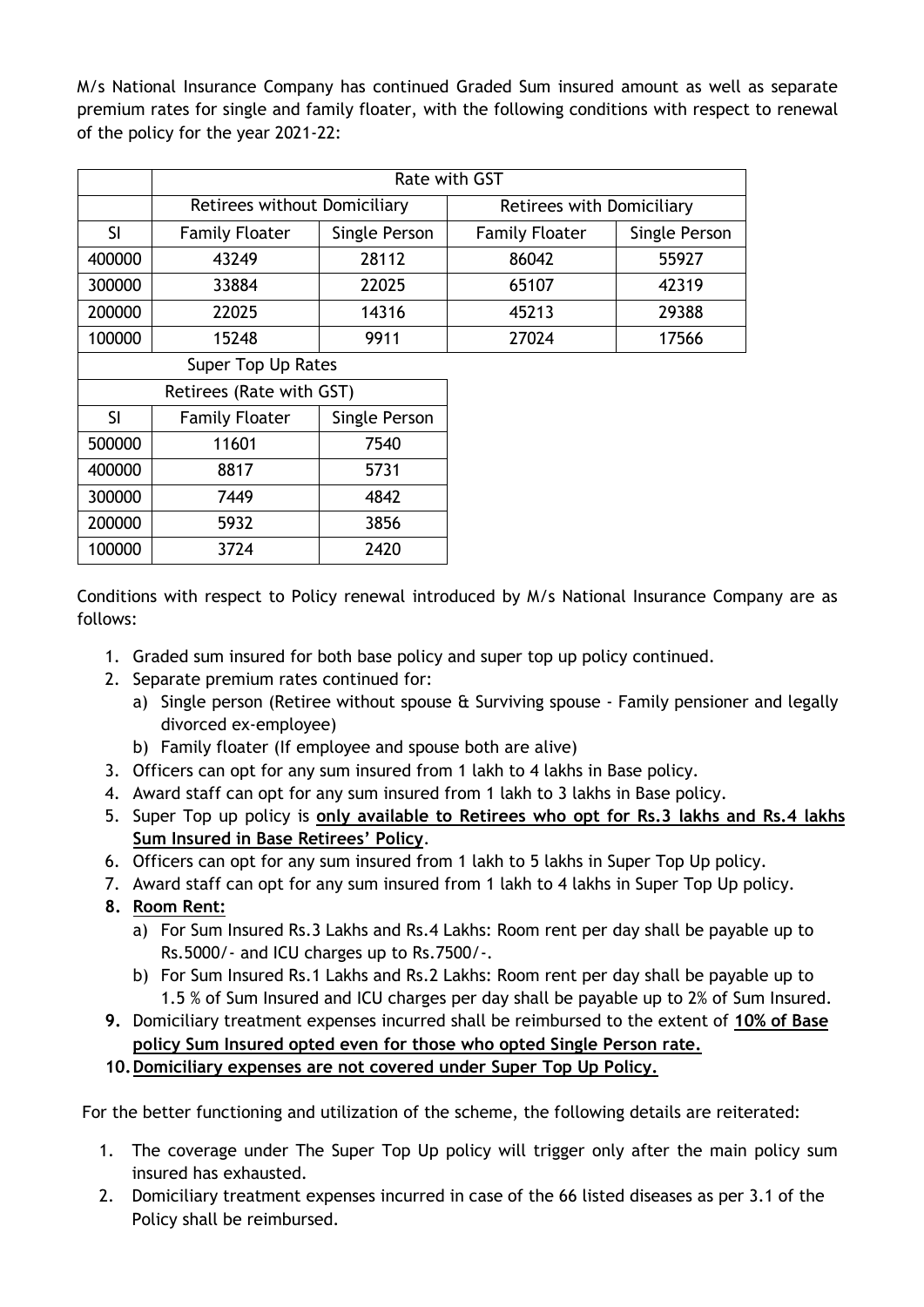3. For hassle free settlement, it is better to opt for cashless facility at any one of the network hospitals. Even otherwise, claim intimation is Mandatory to the TPA i.e. M/s MD India Health Insurance TPA Private Limited, for all the claims. As such all the Retirees shall notify the TPA in writing a letter, e-mail, fax, providing all the relevant information relating to claim including plan of treatment, policy no, etc., within the prescribed time limit as under:

| Notification of claim in case of         | TPA must be informed                        |  |  |
|------------------------------------------|---------------------------------------------|--|--|
| cashless facility                        |                                             |  |  |
| In the event of planned hospitalization. | At least 72 hours prior to the insured      |  |  |
|                                          | person's admission to network provider/PPN  |  |  |
|                                          | hospital.                                   |  |  |
| the<br>οf<br>In.<br>event<br>emergency   | Within 24 hours of the insured person's     |  |  |
| hospitalization.                         | admission to network provider/PPN hospital. |  |  |
| Notification of claim in case of         | TPA must be informed                        |  |  |
| Reimbursement                            |                                             |  |  |
| In the event of planned hospitalization. | Within 48 hours of the insured person's     |  |  |
|                                          | net-work<br>provider/non<br>admission<br>to |  |  |
|                                          | network/PPN hospital.                       |  |  |
| of<br>In.<br>the<br>event<br>emergency   | Within 48 hours of the insured person's     |  |  |
| hospitalization.                         | admission to network provider/non net-      |  |  |
|                                          | work/PPN hospital.                          |  |  |

# 4. **PROCEDURE OF CLAIM**:

#### **Domiciliary:**

Certificate from the attending medical practitioner is required for the purpose. The cost of medicines, investigations, consultations etc., in respect of domiciliary treatment shall be reimbursed as follows:

### **Original Prescription**:

- a. IRDA Prescribed Claim Form duly filled & signed (Provided in the Annexure);
- b. The prescriptions shall be valid till the period if any specifically mentioned by the specialist or the attending doctor.
- c. If no period stated, the prescription for the purpose of reimbursement shall be valid for a period not exceeding 90 days.

### **Period within which Domiciliary Claims to be submitted:**

Bills for Domiciliary Treatment shall be submitted in a bunch for a particular month **on or before the 10th of the succeeding month**

### **Planned Hospitalization:**

### **Procedure for cashless claims**:

Cashless facility for treatment shall be available to insured in network hospitals only. Treatment may be taken in a network provider/PPN and is subject to pre authorization by the TPA.

# **5. The process of reimbursement of hospitalized treatment availed at a Non-Network Hospital is as under:**

Check whether the hospital is registered and complies the following IRDAI guidelines and willing to give a copy of the registration at the time of discharge.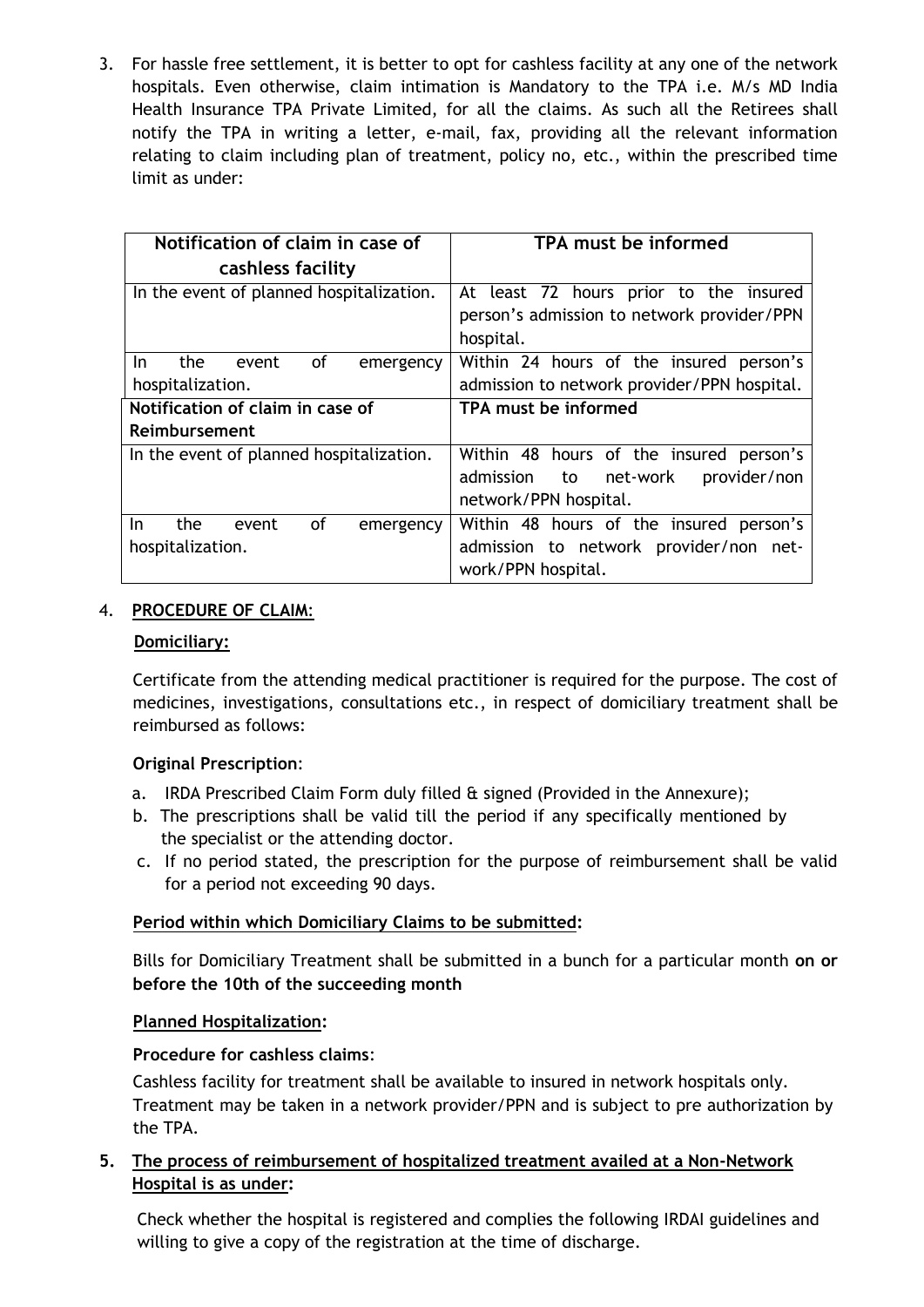### **In terms of the policy, definition of Hospital/ Nursing Home is as under**:

**Hospital/ Nursing Home** means any institution established for inpatient care and Daycare treatment of illness and/or injuries and which has been registered as a Hospital with the local authorities under the clinical Establishment (Registration and Regulation) Act, 2010 or under the enactments specified under the schedule of Section 56 (1) of the said act AND complies with all minimum criteria as under:

- a) Has at least 10 inpatient beds, in those towns having a population of less than 10,00,000 and at least 15 inpatient beds in all other places;
- b) Has qualified nursing staff under its employment round the clock;
- c) Has qualified Medical practitioner (s) in charge round the clock;
- d) Has a fully equipped operation theatre of its own where surgical procedures are carried out.
- e) Maintains daily records of patients and will make these accessible to the insurance company's authorized personnel.

#### **6. Submission of Claim Documents:**

In non-network hospitals payment must be made upfront and for reimbursement of claims the insured person may submit the necessary documents to TPA, within the prescribed time limit.

#### **Time limit for submission of documents**:

| Type of claim                                  | Time limit for submission of documents to    |  |  |
|------------------------------------------------|----------------------------------------------|--|--|
|                                                |                                              |  |  |
|                                                | company/TPA                                  |  |  |
|                                                |                                              |  |  |
| Where cashless Facility has been authorized    | Immediately after discharge                  |  |  |
|                                                |                                              |  |  |
|                                                |                                              |  |  |
| Reimbursement of hospitalization and per       | Within 30 (Thirty) days of date of discharge |  |  |
|                                                |                                              |  |  |
| hospitalization expenses (limited to 30 days)  | from hospital                                |  |  |
|                                                |                                              |  |  |
|                                                |                                              |  |  |
| hospitalization<br>Reimbursement<br>0f<br>post | Within 30(thirty) days from completion of    |  |  |
| expenses (limited to 90 days)                  |                                              |  |  |
|                                                | post hospitalization treatment               |  |  |
|                                                |                                              |  |  |

Retirees can submit the documents at the following Offices of MD India TPA or in the alternative the documents can be personally delivered to any of the offices of TPA mentioned in the annexure, if it is convenient.

### **a. Bengaluru Address:**

 Door No.1540, 1st Floor, 4th "T" Block, Sharada Chambers, 39th E Cross, 23rd Main, Above Allahabad Bank, Jayanagar, Bangalore – 560041

#### **b. Pune Head Office Address:**

MD India Health Insurance TPA Pvt Ltd, S. No. 46/1, E-space, A-2 Building, 3<sup>rd</sup> Floor, Pune Nagar Road, Vadgaonsheri, Pune - 411014, Maharashtra.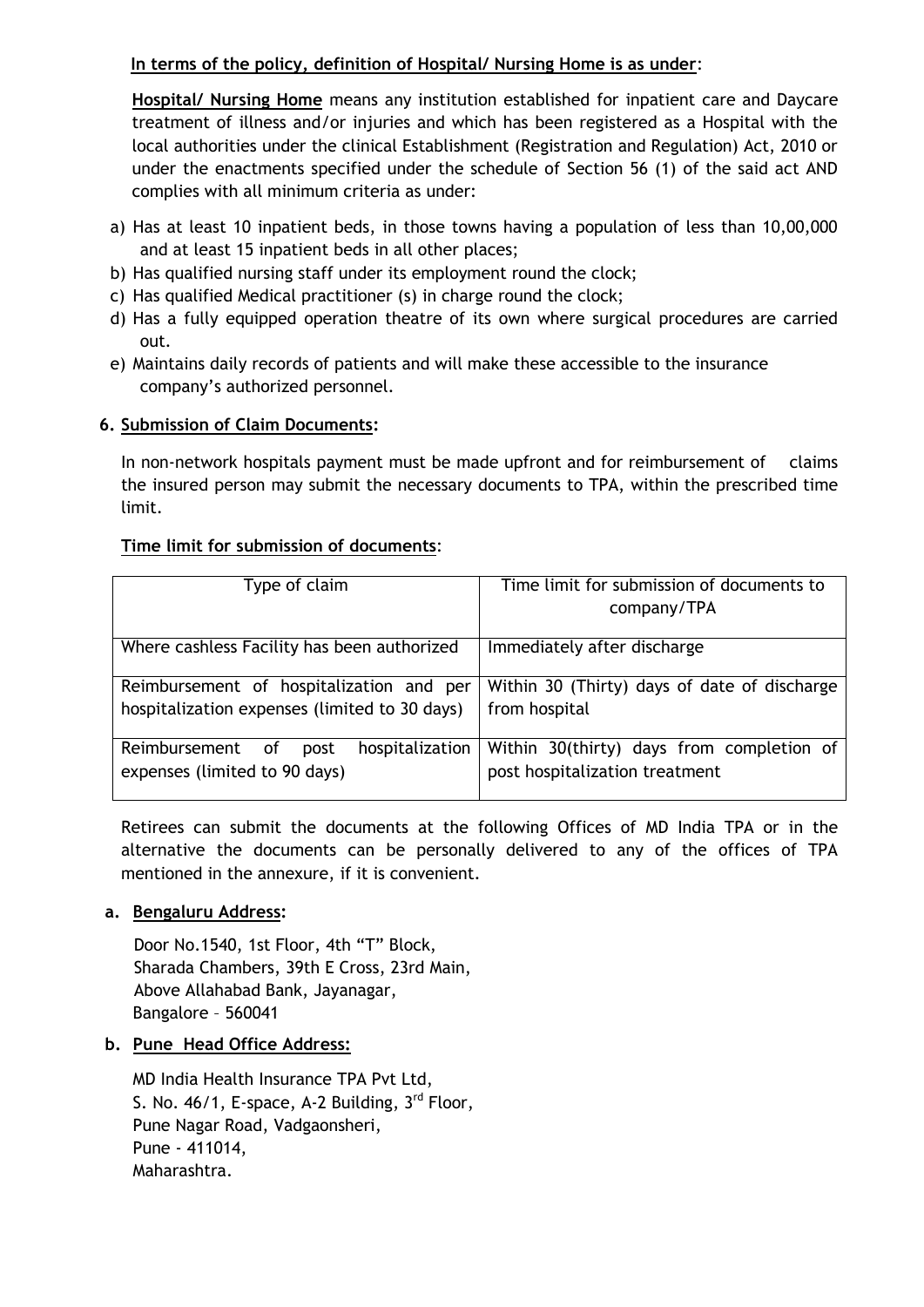# **7. Check List For Reimbursement Claim Submission:**

# **In case of hospitalization reimbursement the following documents are required to be submitted:**

- IRDA Prescribed Claim Form duly filled  $\hat{\alpha}$  signed (Provided in the Annexure);
- Photo ID and Age proof;
- Health Card, Photo ID, KYC documents;
- Attending medical practitioner's/surgeon's certificate regarding diagnosis/nature of operation performed, along with date of diagnosis, investigation test reports etc. supported by the prescription from attending medical practitioner;
- Original discharge card/day care summary/transfer summary;
- Original final pre numbered Hospital bill with all original deposit and final payment receipt;
- Complete break-up of the hospital bill;
- Original invoice with payment receipt and implant stickers for all implants used during Surgeries i.e. lens sticker and invoice in cataract surgery, stent invoice and sticker in Angioplasty Surgery.
- All previous consultation papers indicating history and treatment details for current ailment;
- All original diagnostic reports (including imaging and laboratory) along with Medical Practitioner's prescription and invoice/bill with receipt from diagnostic center;
- All original medicine/pharmacy bills along with the Medical Practitioner's prescription;
- MLC/FIR copy-in Accident cases only;
- Copy of death summary and copy of death certificate (in death claims only);
- Pre and post-operative imaging reports-in Accident cases only;
- Copy of indoor case papers with nursing sheet detailing medical history of the Insured Person, treatment details and the Insured person's progress.

*\*\* The above list of documents is indicative. In case of any other document requirement as specified by the Insurance Company the Documents Team of TPA will contact the Retiree, on receipt of the claim documents.* 

The other details are available in the policy document uploaded on the ex-employees' page in Bank's Website.

8. The details of the Third Party Administrator [TPA] i.e., MD India Health Insurance TPA Pvt Ltd. The details are as under :

| Name of the TPA                           | MDIndia Health Insurance TPA Pvt. Ltd   |
|-------------------------------------------|-----------------------------------------|
| Dedicated Toll Free for Customer Service  | 1800-266-5690                           |
| Customer Care email ID                    | Canarabank@mdindia.com                  |
| <b>Cashless Toll Free</b>                 | 1800-209-7800                           |
| <b>Email for Cashless:</b>                | authorisation@mdindia.com               |
| Reimbursement Toll Free                   | 1800-209-7777                           |
| MD India Website -                        | https://mdindiaonline.com               |
|                                           |                                         |
| To obtain Claim Status via SMS- to get    | SMS to +91 86918 63863 : Status < Claim |
| current and further timely updates on the | Number >                                |
| claim                                     | For Example: STATUS MDI5781804          |
|                                           |                                         |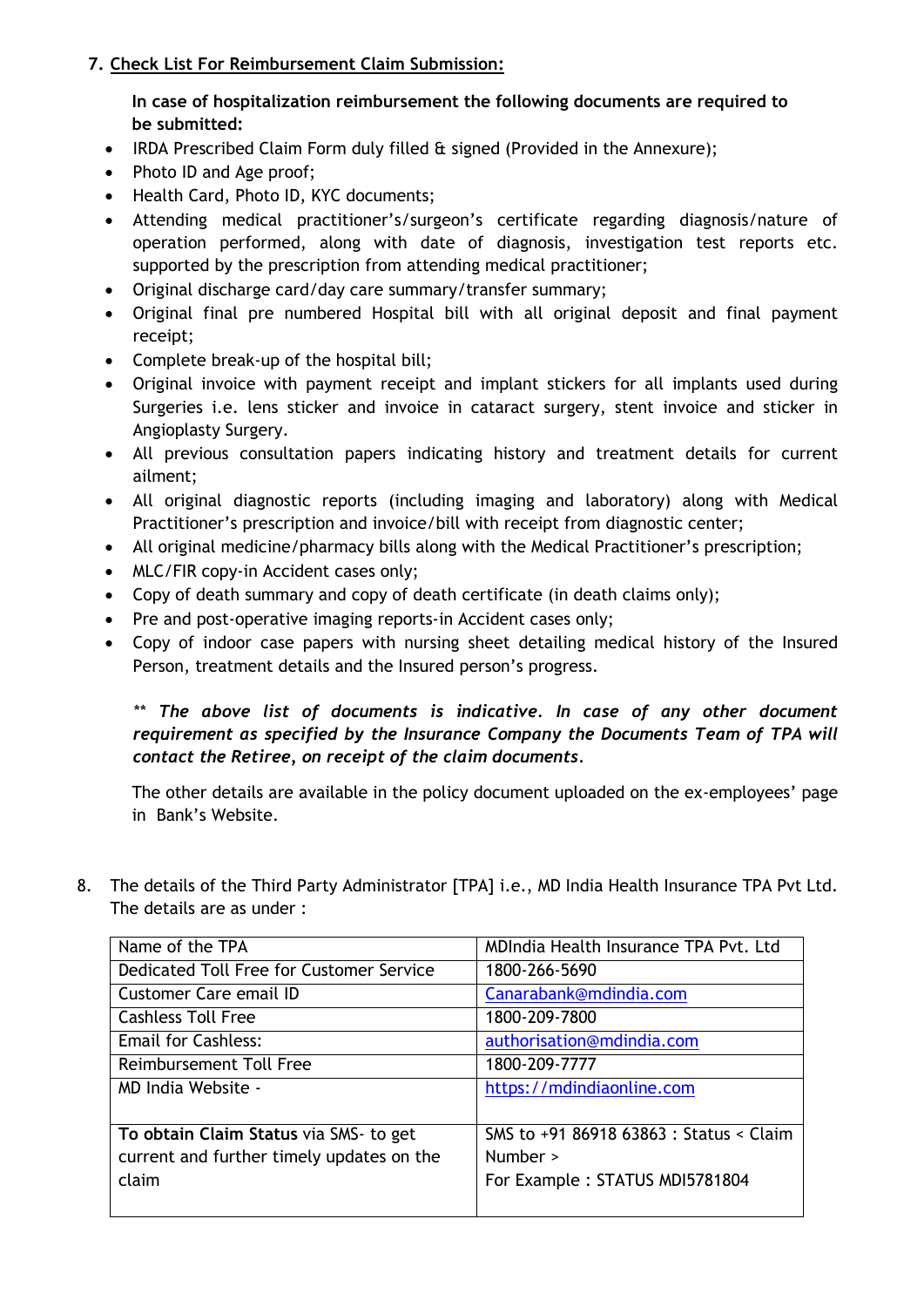# **MD India Reach Outs:**

Quick Links for claim form, check list, network hospitals & mobile App:

| <b>Quick Links</b>                   |                                                                        |  |  |
|--------------------------------------|------------------------------------------------------------------------|--|--|
| <b>IRDAI Claim Form:</b>             | http://www.mdindiaonline.com/documents/claimform.pdf                   |  |  |
| Check List:                          | http://www.mdindiaonline.com/documents/<br>claimdocumentschecklist.pdf |  |  |
| <b>Network Hospitals:</b>            | https://www.mdindiaonline.com/ProviderSearch.aspx                      |  |  |
| Hawk Mobile App:                     | https://play.google.com/store/apps/details?id=com.mdid.hawk            |  |  |
| Canara Bank<br>Mobile<br>Application | MDIndia Canara - Apps on Google Play                                   |  |  |

# 9. **Fraudulent claims**:

If any claim made by the insured person is in any respect fraudulent or if any false statement or declaration is made or used in support thereof, or if any fraudulent means or devices are used by the insured person or any one acting on his/ her behalf to obtain any benefit under this policy, all benefits under this policy and the premium paid shall be forfeited. Any amount already paid against claims made under this policy but which are found fraudulent later, shall be repaid by all recipient (s)/ policy holder (s) who has made that particular claim who shall be jointly and severally liable for such repayment to the company. For the purpose of this clause, the expression "Fraud" means any of the following acts committed by the Insured Person or by his agent or the Hospital/ Doctor/ any other party action behalf of the insured person with intent to deceive the company or to induce the company to issue an insurance policy:

- a) The suggestion as a fact of that which is not true and which the insured person does not believe to be true.
- b) The active concealment of a fact by the insured person having knowledge or belief of the fact;
- c) Any other act fitted to deceive; and
- d) Any such act or omission as the law specially declares to be fraudulent. The company shall not repudiate the claim and/or forfeit the policy benefits on the ground of fraud, if the insured person/ beneficiary can prove that mis-statement was true to the best of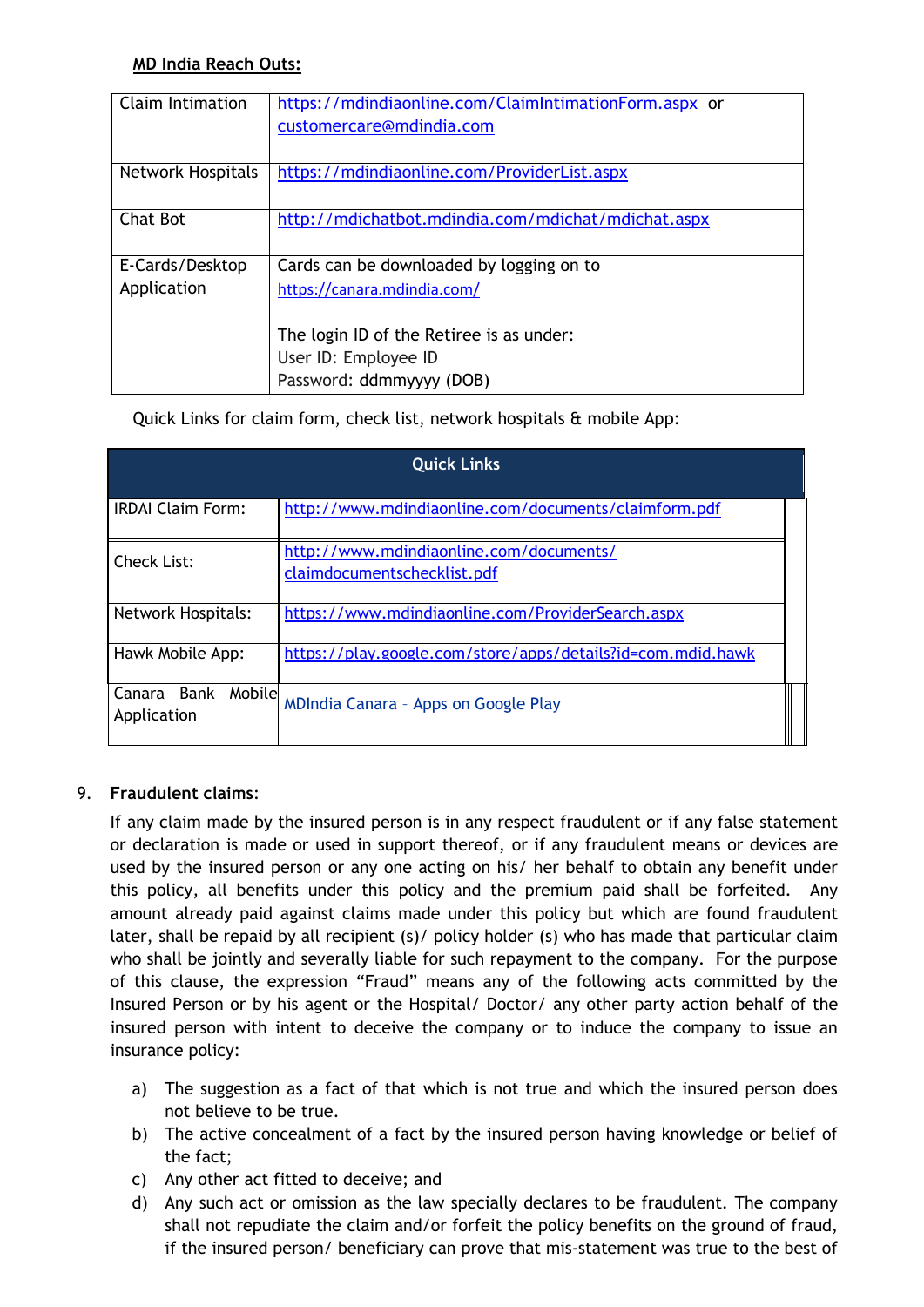his knowledge and was not deliberate intention to suppress the fact or that such misstatement of or suppression of material fact or within the knowledge of the company.

#### 10. **Territorial Limit**:

All medical treatment for the purpose of this policy will have to be taken in India only.

### **11. Policy Details:**

The policy guidelines provided hereinabove are only illustrative and not exhaustive. **The IBA Medical Insurance Policy issued by M/s National Insurance Company Limited is placed in Bank's website www.canarabank.com>Announcements>Ex-Employees' page and the retirees may directly take up with TPA/ Insurance Company in case of any disputes/ clarifications.**

The retired employees / spouses of the deceased employees who are enrolled under the policy are advised to go through the details of the Insurance Policy placed in Bank's Web site.

All the Branches/Offices are requested to bring the contents of this Circular to the notice of the Retirees and display the guidelines prominently on the notice Board.

**L V R PRASAD CHIEF GENERAL MANAGER**

**TO: ALL THE BRANCHES/OFFICES OF THE BANK**